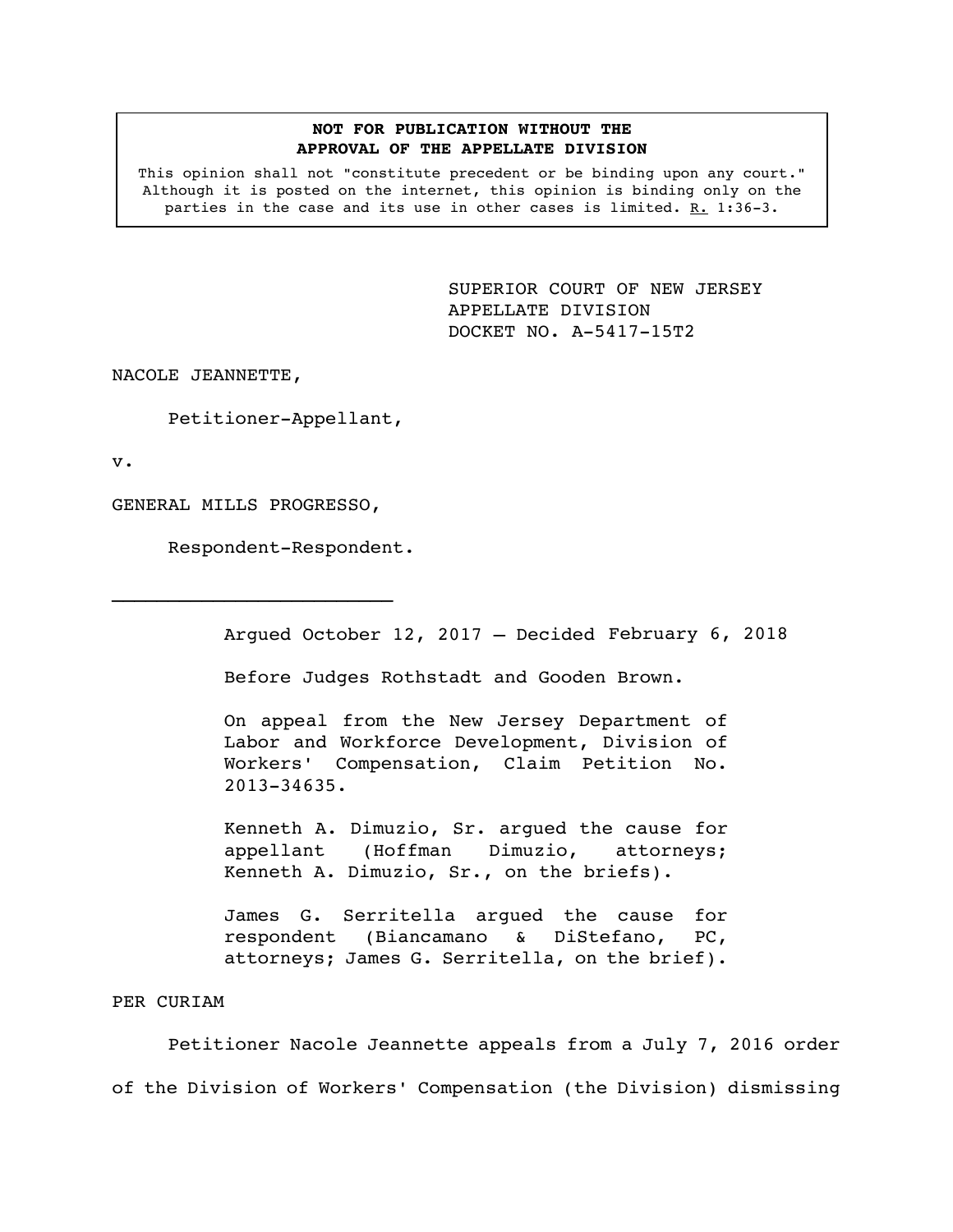her claim on behalf of herself and her minor son, Chase, for her husband's work-related death. The judge of compensation dismissed her claim as barred by the statute of limitations. Petitioner contends the dismissal was erroneous because her son's status as a minor tolled the statute of limitations on his claim. We disagree and affirm.

The essential facts are undisputed. Nacole<sup>1</sup> and Chase are the widow and surviving son of Scott. Scott was an employee of respondent General Mills Progresso (General Mills). On June 7, 2011, Scott was at work when he suffered cardiac arrest. Nine days later, on June 16, 2011, he died of complications from the cardiac arrest. Chase was four years old at the time.

Nacole filed a Dependency Claim Petition with the Division on December 20, 2013, over six months past the two-year statutory deadline for filing a claim. She argued that her own claim "[was] not barred because the statute of limitations was tolled by her temporary incapacity caused by her husband's death" and that the statute of limitations on her son's claim "was tolled due to his infancy." On March 7, 2014, General Mills filed an answer raising, among other things, "the [s]tatute of [l]imitations as a complete bar to the claim."

i<br>L

 $1$  We refer to the Jeannettes by their first names to avoid any confusion caused by their common surname. We intend no disrespect.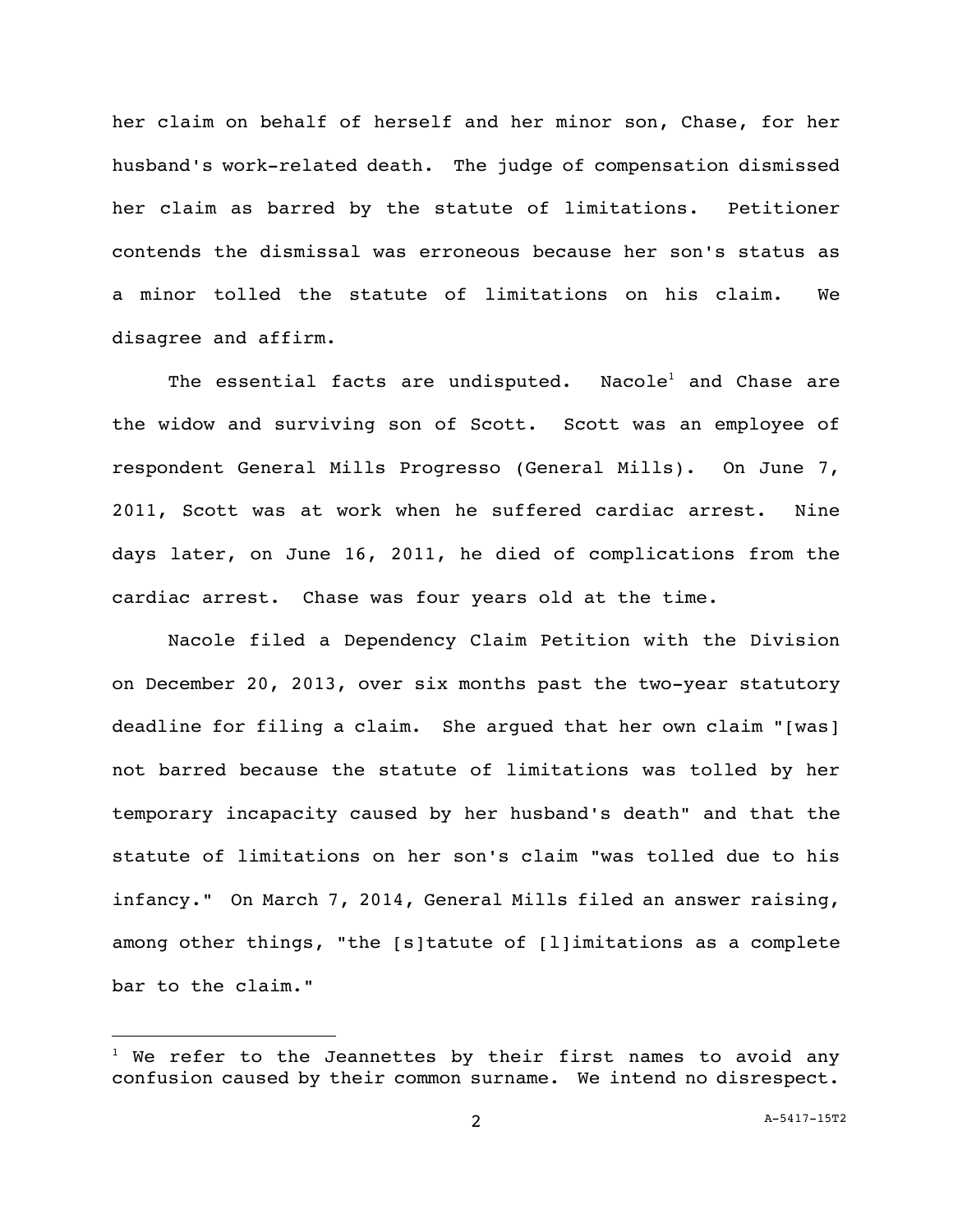On March 31, 2016, Nacole moved to strike General Mills' statute of limitations defense. On July 7, 2016, after oral argument, the judge dismissed the claim with prejudice on the ground that the statute of limitations barred Nacole's claims on behalf of herself and her son. In denying Nacole's motion to strike, the judge explained:

> N.J.S.A. 34:15-41 clearly states that claims are barred after two years.

> . . . The Appellate Court has held in numerous cases that tort actions, death actions and workers' compensation proceedings are sufficiently distinctive in purpose, function and effect to rationally warrant legislative differentiation in the respect of limitation provisions including the incidence of tolling. Had the legislature intended the time limitations be tolled for an infant until he reaches majority, they could insert that provision. I can't, as a [j]udge of [c]ompensation . . . do what the legislature has express[]ly or inferentially [de]clined to do. I am bound by N.J.S.A. 34:15-41 and N.J.S.A. 34:15-51. The language in those statutes is unequivocal.

In rejecting Nacole's argument that LaFage v. Jani, 166 N.J.

412 (2001), mandated a contrary interpretation of the statute, the

judge noted:

There was an amendment to [N.J.S.A.] 34:15-51 in May of 2001 after the Lafage decision and there was no change to the two-year requirement  $\cdots$  . . . [I]f the legislature was so inclined after the LaFage decision, they had the opportunity at that time or any time since February of 2001 when LaFage was decided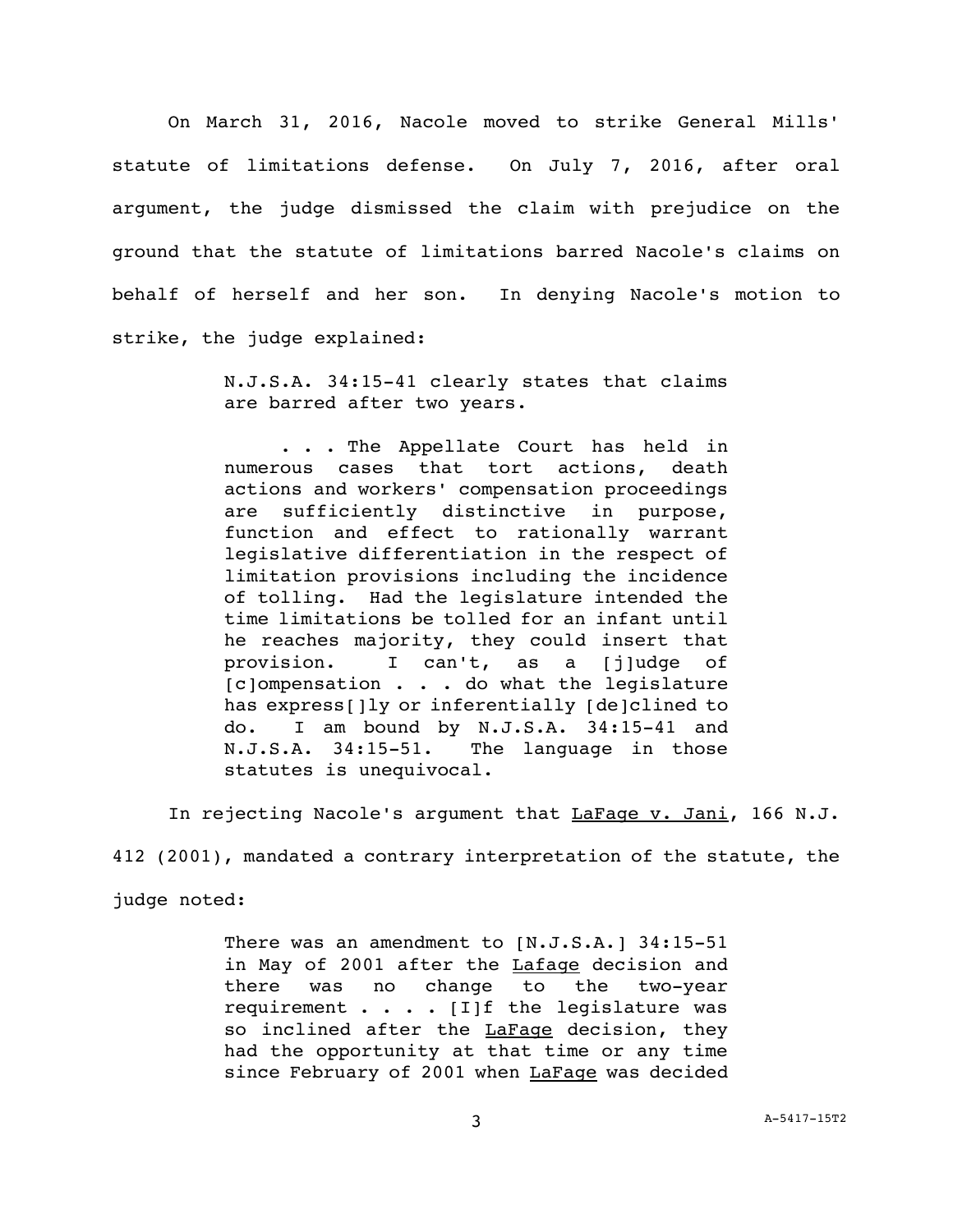to change our statute, but they have elected not to . . . .

The judge entered a memorializing order on the same date, and this appeal followed. Nacole appeals the dismissal of her son's claim only, raising the following points:

# POINT I

THE [JUDGE OF COMPENSATION] ERRED BY STRICTLY CONSTRUING THE [TWO]-YEAR STATUTE OF LIMITATIONS ON [WORKERS' COMPENSATION] DEPENDENCY CLAIMS CONTRARY TO THE SUPREME COURT'S GUIDANCE IN [LAFAGE, 166 N.J. at 412].

### POINT II

THE [JUDGE OF COMPENSATION'S] REFUSAL TO APPLY MINORITY TOLLING IS NOT JUSTIFIED BY DIFFERENTIATING THE PURPOSE, FUNCTION, AND EFFECT OF THE [WORKERS' COMPENSATION ACT] FROM OTHER STATUTES . . . .

## POINT III

STRICT APPLICATION OF THE [TWO]-YEAR STATUTE OF LIMITATIONS DENIES DECEASED WORKERS' CHILDREN EQUAL PROTECTION OF THE LAW . . . .

#### POINT IV

THE [JUDGE OF COMPENSATION] ERRED BY CITING THE GUARDIAN'S NEGLIGENCE TO INFERENTIALLY DISQUALIFY THE DEPENDENT MINOR FROM OBTAINING TOLLING PROTECTION.

#### POINT V

THE [JUDGE OF COMPENSATION] ERRED BY INFERRING THE LEGISLATURE'S DISAGREEMENT WITH THE [LAFAGE] DECISION BECAUSE THE LEGISLATURE DID NOT AMEND THE [TWO]-YEAR STATUTE OF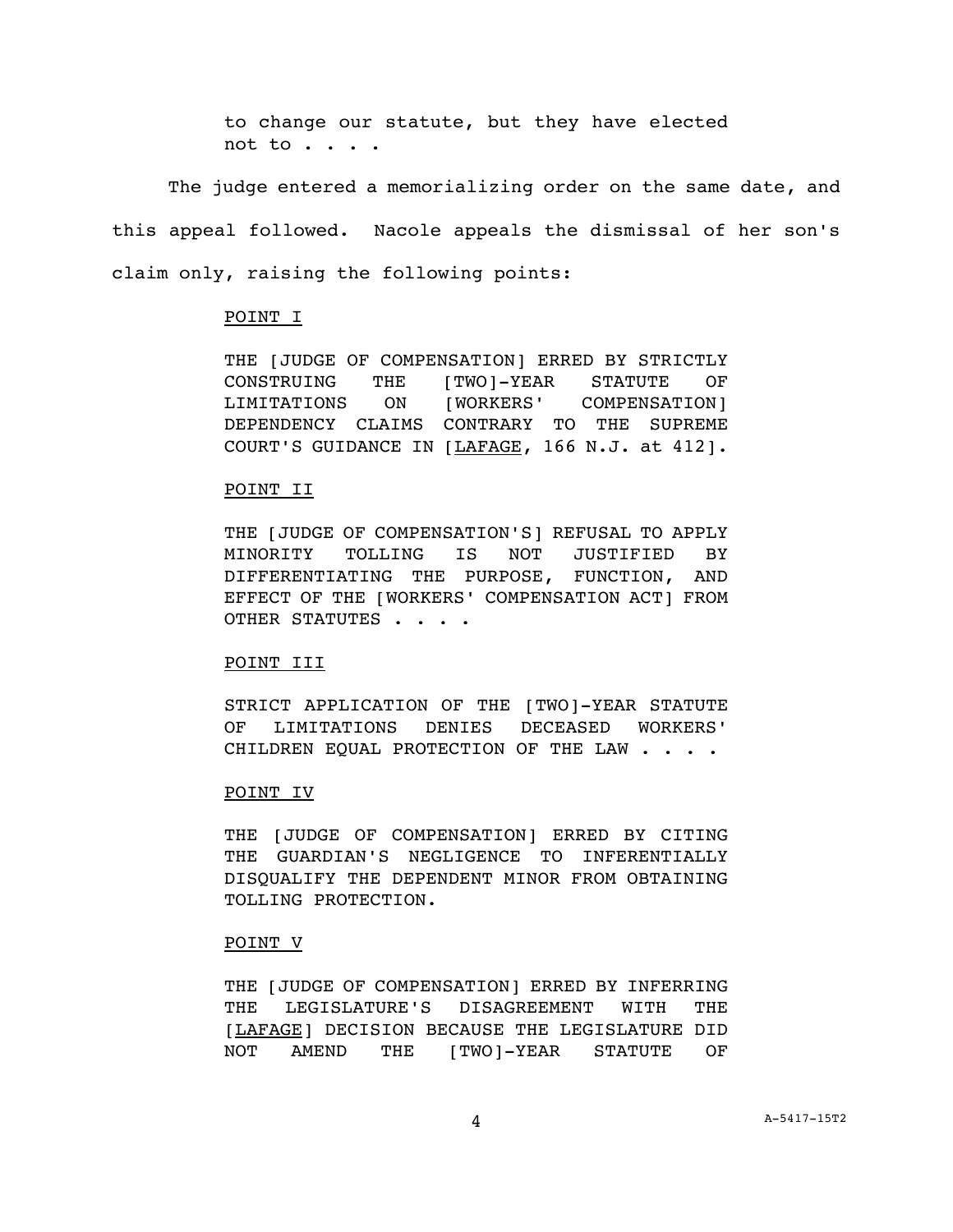LIMITATIONS RESTRICTING A MINOR'S [WORKERS' COMPENSATION] DEPENDENCY CLAIM.

Because it is undisputed that Nacole failed to file her claim within two years of her husband's work-related death, the parties' dispute is solely one of law: whether a claimant's minority tolls the statute of limitations for workers' compensation claims. "A trial court's interpretation of the law and the legal consequences that flow from established facts are not entitled to any special deference." Manalapan Realty, L.P. v. Twp. Comm., 140 N.J. 366, 378 (1995). The same standard applies to the legal rulings of a judge of compensation; therefore, we review the issue de novo. See Sentinel Ins. Co., Ltd. v. Earthworks Landscape Constr., LLC, 421 N.J. Super. 480, 485-86 (App. Div. 2011).

When construing a statute, our primary purpose is to "discern the meaning and intent of the Legislature." State v. Gandhi, 201 N.J. 161, 176 (2010). We should look to the plain language of the statute first. See Perez v. Zagami, LLC, 218 N.J. 202, 209-10 (2014). Where the statute is clear and unambiguous, we apply the statute accordingly. See Richardson v. Bd. of Trs., Police & Firemen's Ret. Sys., 192 N.J. 189, 195 (2007); see also McCann v. Clerk of Jersey City, 167 N.J. 311, 320 (2001). Only if the statute lends itself to "more than one plausible interpretation," may the court consider extrinsic evidence, such as "legislative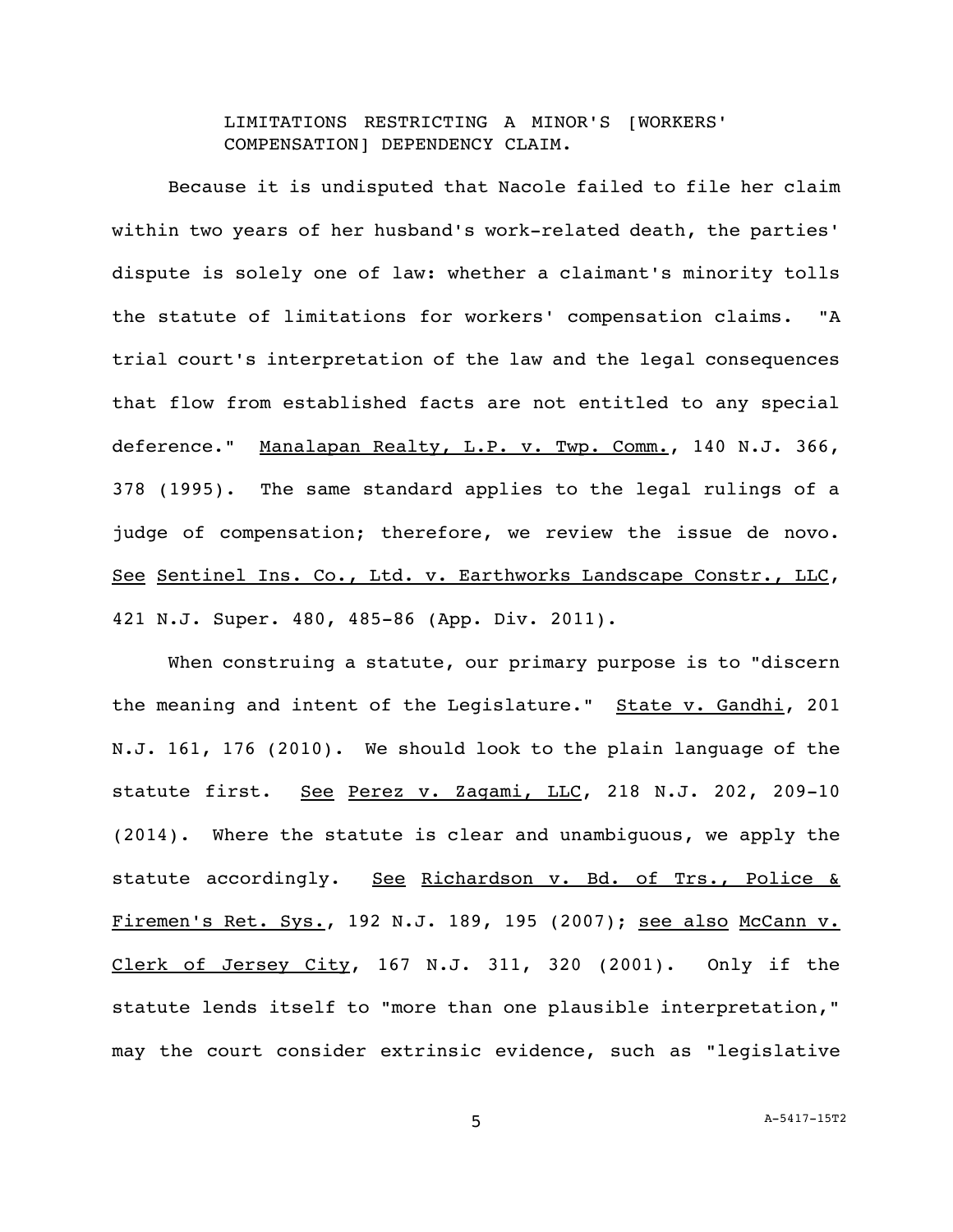history, committee reports, and contemporaneous construction" to discern the statute's meaning. DiProspero v. Penn, 183 N.J. 477, 492-93 (2005) (quoting Cherry Hill Manor Assocs. v. Faugno, 182 N.J. 64, 75 (2004)).

N.J.S.A. 34:15-51 requires claimants to file their petitions for workers' compensation within two years of the date of the accident. The statute further provides that "[p]roceedings on behalf of an infant shall be instituted and prosecuted by a guardian, guardian ad litem, or next friend." Ibid. Any claims for personal injury or death not filed as prescribed by N.J.S.A. 34:15-51 within the two-year time period are "forever barred." N.J.S.A. 34:15-41. Other than its provision for claims by guardians, the statute does not treat claims by minors for a parent's work-related death differently from other claims.

Despite the absence of an express provision within the statute, Nacole asks us to apply N.J.S.A. 34:15-51 and N.J.S.A. 34:15-41 flexibly to allow her son's minority to toll the statute of limitations. Nacole relies heavily upon our Supreme Court's decision in Lafage, 166 N.J. at 434, in which the Court allowed surviving children to bring a claim under the Wrongful Death Act, N.J.S.A. 2A:31-1 to -6, for a parent's death even after the statute of limitations period had expired.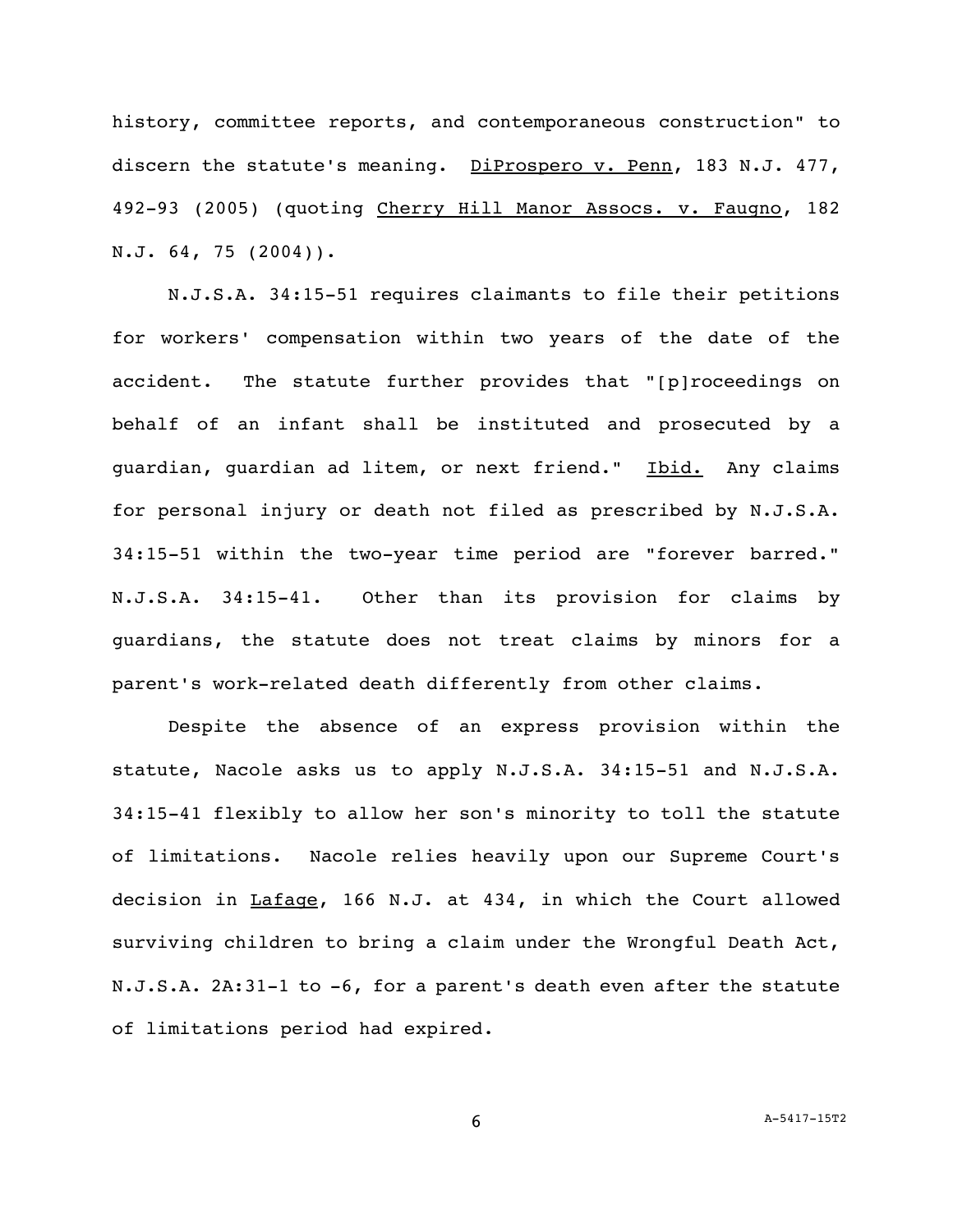The Court reasoned that the applicable statute of limitations was procedural, rather than substantive, and should therefore be applied "flexibly . . . , subject to equitable principles." LaFage, 166 N.J. at 422. The Court defined a "procedural statute of limitations" as one "govern[ing] general causes of action, such as tort or contract actions, that were recognized under the common law." Ibid. The Court also noted that "[e]ven substantive statutes [of limitations]," applicable to "cause[s] of action that did not exist at common law,  $\ldots$  need not necessarily be construed rigidly[,]" but "their application depends on statutory interpretation focusing on legislative intent and purpose." Ibid. (quoting Negron v. Llarena, 156 N.J. 296, 304 (1998)).

Nacole's reliance on Lafage is misplaced. While we acknowledge the Court's directive to apply statutes of limitations flexibly, we cannot "rewrite a plainly-written enactment of the Legislature []or presume that the Legislature intended something other than that expressed by way of the [statute's] plain language." DiProspero, 183 N.J. at 492 (quoting O'Connell v. State, 171 N.J. 484, 488 (2002)). In addition, we "cannot 'write in an additional qualification which the Legislature pointedly omitted in drafting its own enactment.'" Ibid. (quoting Craster v. Bd. of Comm'rs, 9 N.J. 225, 230 (1952)). Here, the Legislature did not include a tolling provision for minors in the workers'

7 A[-5417-15T2](#page-0-0)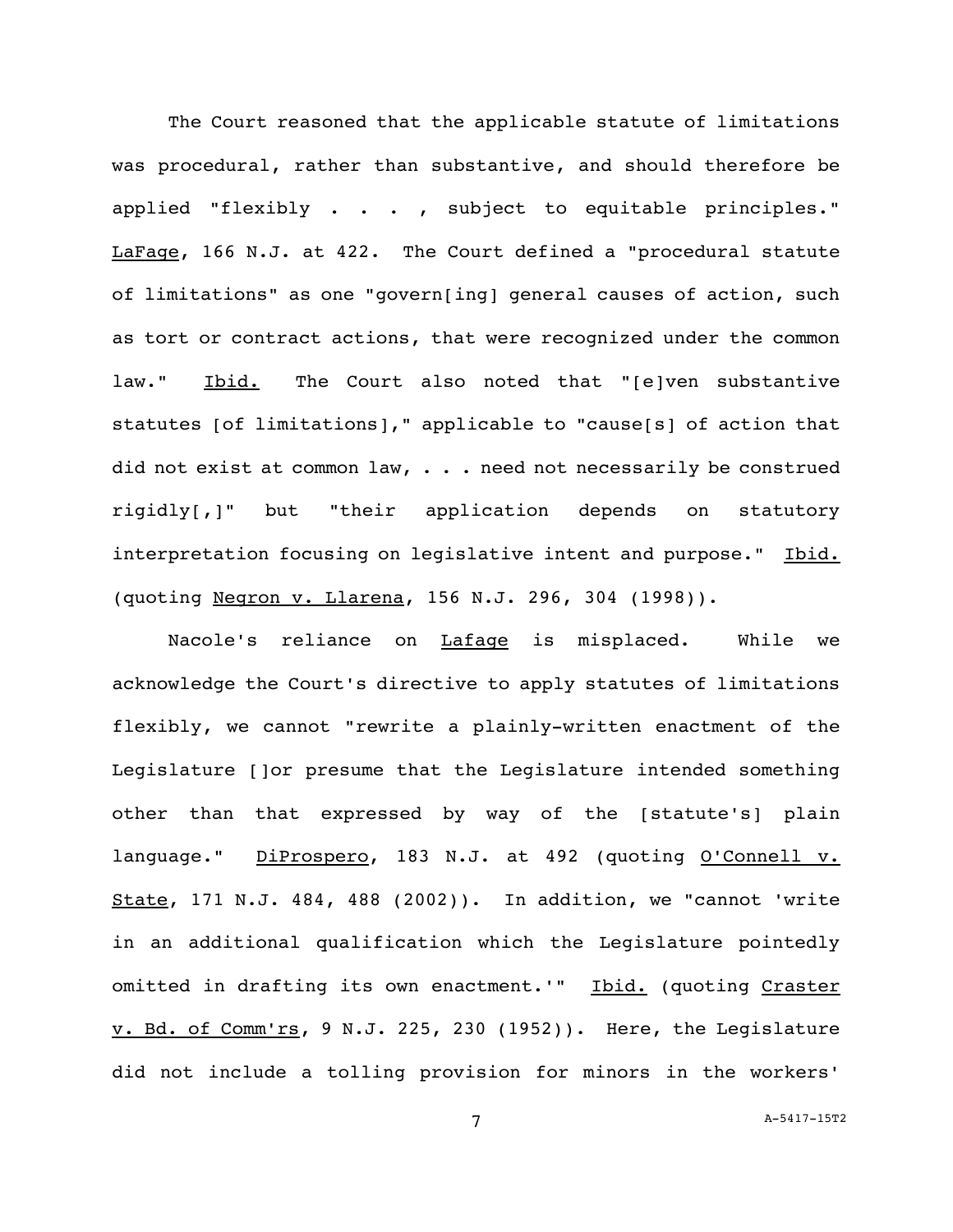compensation statute, and we do not presume the omission was a legislative oversight.

Rather, we reaffirm our prior holding in Scharwenka v. Cryogenics Management, Inc., 163 N.J. Super. 16 (App. Div. 1978). In Scharwenka, we rejected the argument Nacole now makes in favor of minority tolling because the plain language of the statute did not provide for it. Id. at 21. We found it particularly significant that the statute included a provision allowing guardians to bring claims on behalf of minors because it indicated the Legislature had considered claims by dependent minors, but still made no special provision for minority tolling. Id. at 21-22.

We concluded:

That there is no tolling proviso in the compensation act is perfectly clear. N.J.S.A. 34:15-41 bars "all" death claims not filed within the period specified in N.J.S.A. 34:15- 51, i.e., two years after the accident. No exception or qualification for infancy or incompetency is provided for, in contrast with the express provision therefor in the general statutes of limitations. N.J.S.A. 2A:14-21. That the situation of an infant is not a legislative casus omissus is indicated by N.J.S.A. 34:15-51, which not only fixes the two-year limitation period but also declared that "[p]roceedings on behalf of an infant shall be instituted and prosecuted by a guardian, guardian ad litem, or next friend . . . ." It is evident that the legislative policy for expeditious disposition of claims for industrial accidents would be thwarted if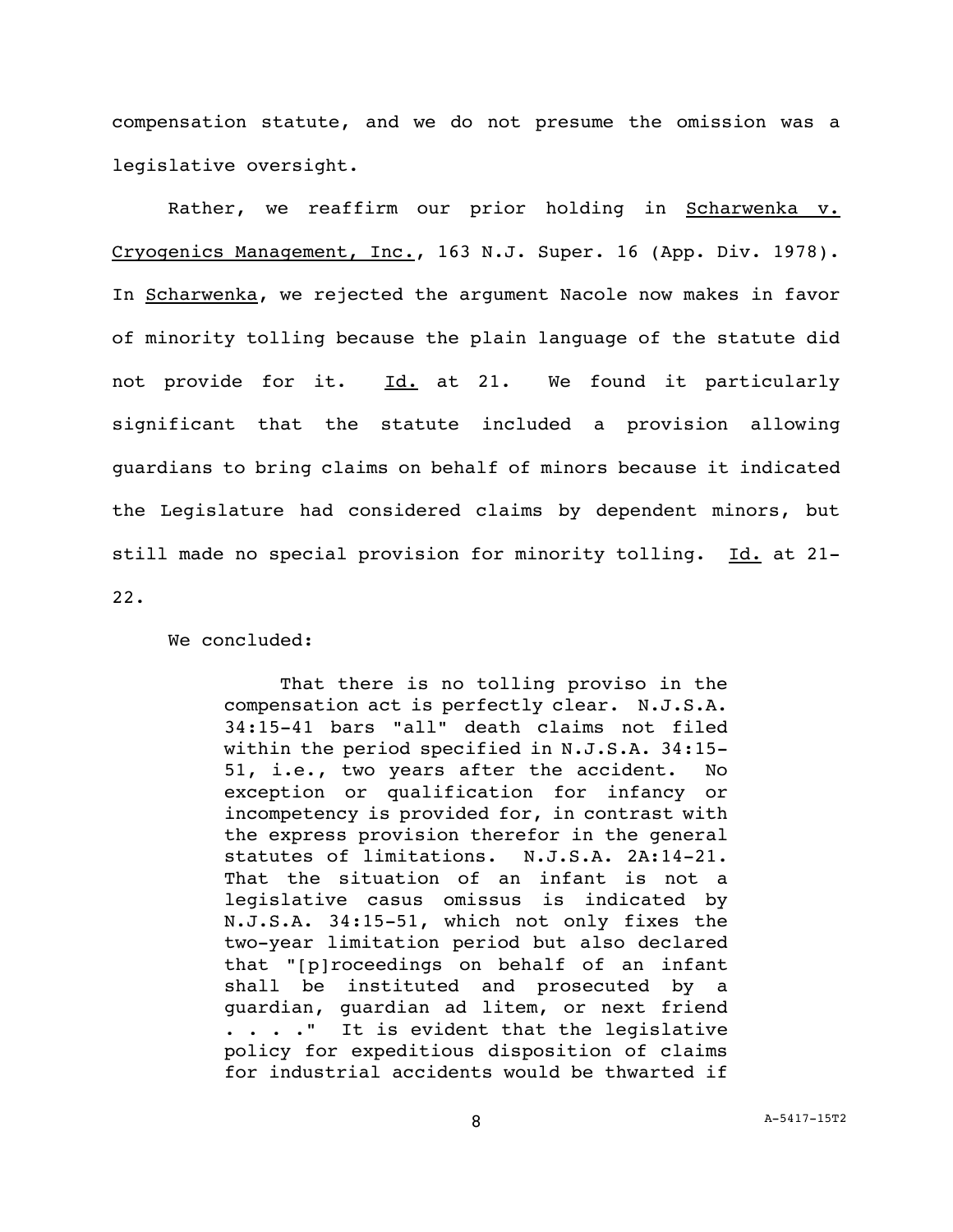a claim could be suspended for [twenty] years because of the infancy of a dependent in a death case.

[Scharwenka, 163 N.J. Super. at 21-22 (first alteration in original).]

Nacole claims it is erroneous to rely on our reasoning in Scharwenka to find that workers' compensation proceedings are sufficiently different from tort actions and death actions "in purpose, function[,] and effect to rationally warrant legislative differentiation in respect of limitation provisions, including the incidence of tolling." Id. at 22. She argues the court should apply minority tolling because the overriding purpose of workers' compensation claims is the same as the purpose of minority tolling statutes, namely, the protection of children. She continues minority tolling in workers' compensation proceedings would not have an adverse impact on the administrative system. We reject Nacole's argument and decline the invitation to modify the Legislature's enactment when its meaning is clear.

Likewise, we reject Nacole's argument, raised for the first time on appeal, that applying the statute of limitations to workers' compensation actions by minor dependents denies them equal protection of the law as guaranteed by the United States and New Jersey Constitutions. We also reject her contention that it is erroneous to infer that the Legislature disagreed with the